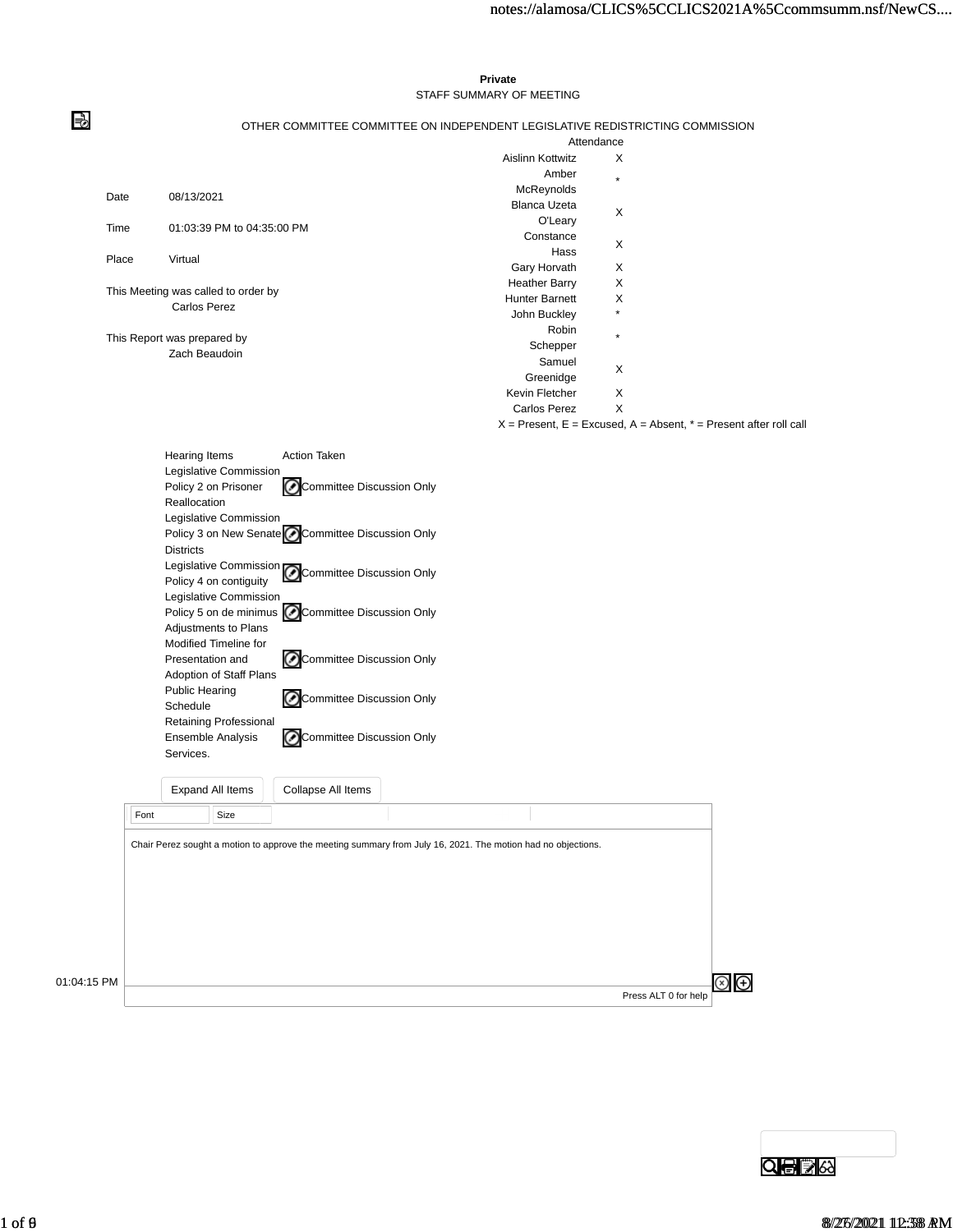|             | Font | Size |                                                                                          |                                                                                                                      |                      |
|-------------|------|------|------------------------------------------------------------------------------------------|----------------------------------------------------------------------------------------------------------------------|----------------------|
|             |      |      |                                                                                          | Chair Perez asked the commissioners if they have any action items they would like to discuss. The discussion ensued. |                      |
|             |      |      |                                                                                          |                                                                                                                      |                      |
|             |      |      |                                                                                          |                                                                                                                      |                      |
|             |      |      |                                                                                          |                                                                                                                      |                      |
|             |      |      |                                                                                          |                                                                                                                      |                      |
| 01:06:01 PM |      |      |                                                                                          |                                                                                                                      | Press ALT 0 for help |
|             |      |      |                                                                                          |                                                                                                                      |                      |
|             | Font | Size |                                                                                          |                                                                                                                      |                      |
|             |      |      | Commissioners discussed the policy of prisoner reallocation that is under consideration. |                                                                                                                      |                      |
|             |      |      |                                                                                          |                                                                                                                      |                      |
|             |      |      |                                                                                          |                                                                                                                      |                      |
|             |      |      |                                                                                          |                                                                                                                      |                      |
|             |      |      |                                                                                          |                                                                                                                      |                      |
| 01:13:17 PM |      |      |                                                                                          |                                                                                                                      |                      |
|             |      |      |                                                                                          |                                                                                                                      | Press ALT 0 for help |

# **Legislative Commission Policy 2 on Prisoner Reallocation - Committee Discussion Only**

| 01:18:03 PM | Font | Size |                                                                                     |  |                      |               |
|-------------|------|------|-------------------------------------------------------------------------------------|--|----------------------|---------------|
|             |      |      | Commissioner Fletcher presented Policy 2 to the rest of the commission.             |  |                      |               |
|             |      |      |                                                                                     |  |                      |               |
|             |      |      |                                                                                     |  |                      |               |
|             |      |      |                                                                                     |  | Press ALT 0 for help | $\circledast$ |
| 01:24:37 PM |      |      |                                                                                     |  |                      |               |
|             | Font | Size |                                                                                     |  |                      |               |
|             |      |      | Discussion for on Policy 2 was tabled until after the other policies are discussed. |  |                      |               |
|             |      |      |                                                                                     |  |                      |               |
|             |      |      |                                                                                     |  |                      |               |
|             |      |      |                                                                                     |  | $\rm \odot$          | Θ             |

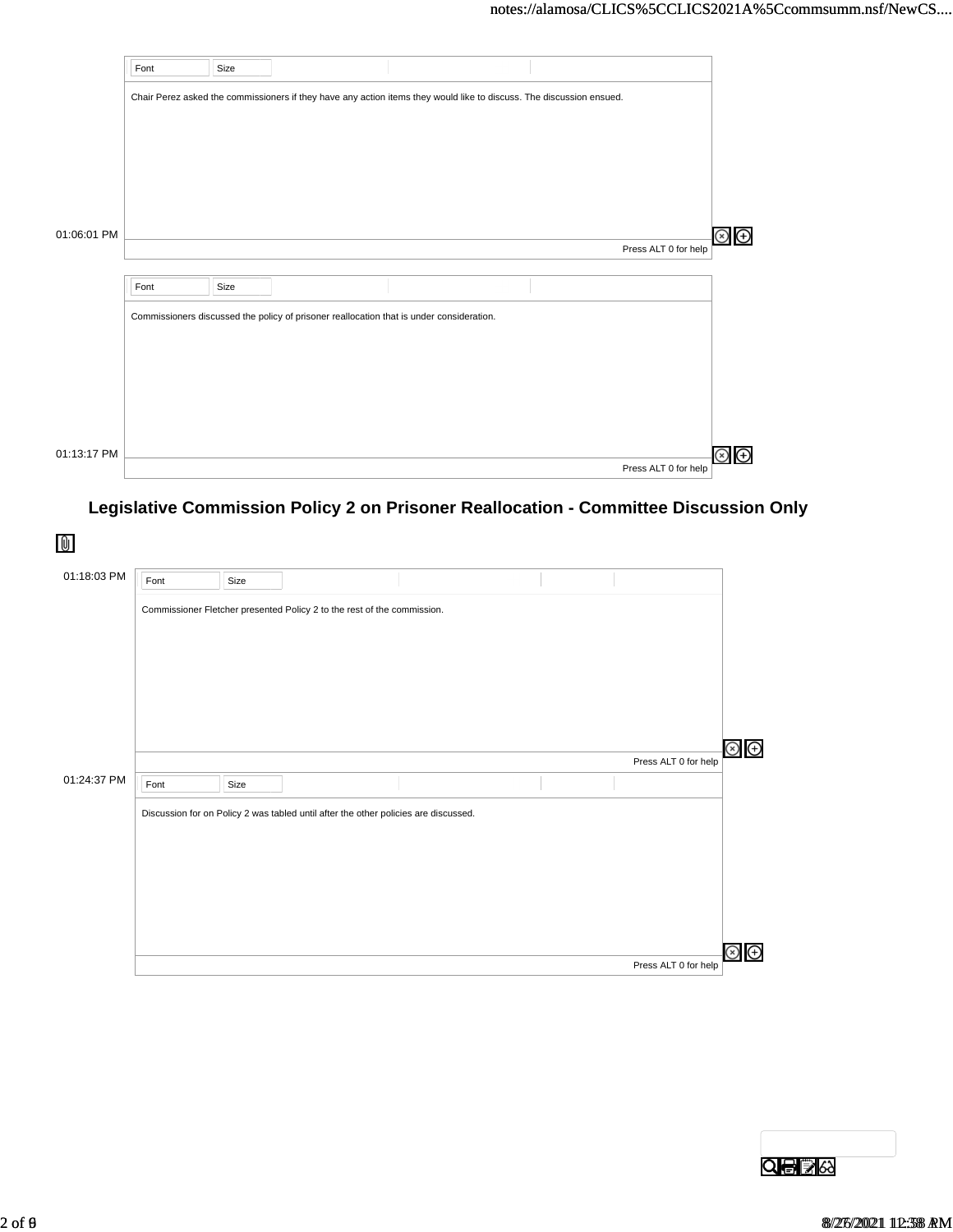|             | Font | Size                                                                 |  |  |                      |  |
|-------------|------|----------------------------------------------------------------------|--|--|----------------------|--|
|             |      | The commission began discussion on Policy 3 on new Senate Districts. |  |  |                      |  |
|             |      |                                                                      |  |  |                      |  |
|             |      |                                                                      |  |  |                      |  |
|             |      |                                                                      |  |  |                      |  |
|             |      |                                                                      |  |  |                      |  |
|             |      |                                                                      |  |  |                      |  |
| 01:29:40 PM |      |                                                                      |  |  | Press ALT 0 for help |  |

Constance

### ommissic **Legislative Commission Policy 3 on New Senate Districts - Committee Discussion Only**

| 01:42:47 PM | Font        |                            | Size                                     |                |                                                              |  |                      |                               |
|-------------|-------------|----------------------------|------------------------------------------|----------------|--------------------------------------------------------------|--|----------------------|-------------------------------|
|             |             |                            | The motion was passed without objection. |                |                                                              |  |                      |                               |
|             |             |                            |                                          |                |                                                              |  |                      | $\circledcirc$ $\circledcirc$ |
|             | 01:44:19 PM | Motion                     |                                          |                | Motion to adopt commission policy 3 on new Senate districts. |  | Press ALT 0 for help |                               |
| ⇛           |             | Moved<br>Seconded          |                                          | Hunter Barnett |                                                              |  |                      |                               |
|             |             | Hunter<br>Barnett          | Yes                                      |                |                                                              |  |                      |                               |
|             |             | Heather<br>Barry           | Yes                                      |                |                                                              |  |                      |                               |
|             |             | John<br><b>Buckley</b>     | Absent                                   |                |                                                              |  |                      |                               |
|             |             | Samuel<br>Greenidge        | Yes                                      |                |                                                              |  |                      |                               |
|             |             | Constance<br>Hass          | Yes                                      |                |                                                              |  |                      |                               |
|             |             | Gary<br>Horvath<br>Aislinn | Yes                                      |                |                                                              |  |                      |                               |
|             |             | Kottwitz<br>Amber          | Yes                                      |                |                                                              |  |                      |                               |
|             |             | Blanca                     | McReynolds <sup>Yes</sup>                |                |                                                              |  |                      |                               |
|             |             | Uzeta<br>O'Leary           | Yes                                      |                |                                                              |  |                      |                               |
|             |             | Robin<br>Schepper          | Yes                                      |                |                                                              |  |                      |                               |
|             |             | Kevin<br>Fletcher          | Yes                                      |                |                                                              |  |                      |                               |
|             |             | Carlos<br>Perez            | Yes                                      |                |                                                              |  |                      |                               |
|             |             |                            |                                          |                | YES: 11 NO: 0 EXC: 0 ABS: 1 FINAL ACTION: PASS               |  |                      | $\bigoplus$                   |

#### Kevin Legislative Commission Policy 4 on contiguity - Committee Discussion Only

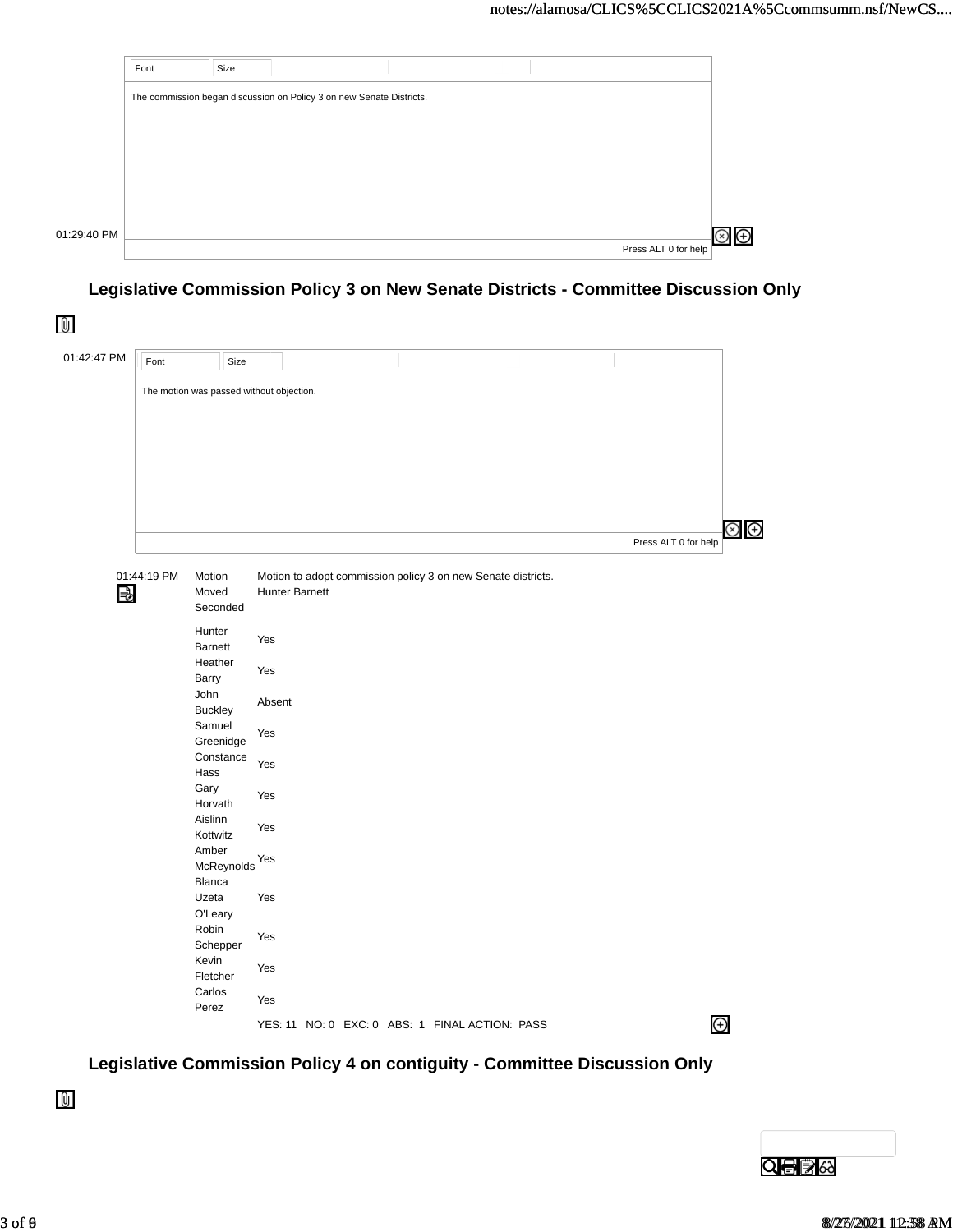| 01:49:30 PM | Font        | Size                                                                         |                                                                 |  |  |  |  |                |            |
|-------------|-------------|------------------------------------------------------------------------------|-----------------------------------------------------------------|--|--|--|--|----------------|------------|
|             |             |                                                                              |                                                                 |  |  |  |  |                |            |
|             |             | Commissioner Samuel Greenidge introduced policy 4.                           |                                                                 |  |  |  |  |                |            |
|             |             |                                                                              |                                                                 |  |  |  |  |                |            |
|             |             |                                                                              |                                                                 |  |  |  |  |                |            |
|             |             |                                                                              |                                                                 |  |  |  |  |                |            |
|             |             |                                                                              |                                                                 |  |  |  |  |                |            |
|             |             |                                                                              |                                                                 |  |  |  |  |                |            |
|             |             |                                                                              |                                                                 |  |  |  |  | $\circledcirc$ | Saved Undo |
|             |             |                                                                              |                                                                 |  |  |  |  |                |            |
|             | 01:55:27 PM | Motion                                                                       | Motion to adopt Policy 4 on Contiguity                          |  |  |  |  |                |            |
| В           |             | Moved<br>Seconded                                                            | Samuel Greenidge                                                |  |  |  |  |                |            |
|             |             | Hunter                                                                       |                                                                 |  |  |  |  |                |            |
|             |             | Barnett                                                                      |                                                                 |  |  |  |  |                |            |
|             |             | Heather                                                                      |                                                                 |  |  |  |  |                |            |
|             |             | Barry                                                                        |                                                                 |  |  |  |  |                |            |
|             |             | John                                                                         |                                                                 |  |  |  |  |                |            |
|             |             | Buckley<br>Samuel                                                            |                                                                 |  |  |  |  |                |            |
|             |             | Greenidge                                                                    |                                                                 |  |  |  |  |                |            |
|             |             | Constance                                                                    |                                                                 |  |  |  |  |                |            |
|             |             | Hass                                                                         |                                                                 |  |  |  |  |                |            |
|             |             | Gary                                                                         |                                                                 |  |  |  |  |                |            |
|             |             | Horvath<br>Aislinn                                                           |                                                                 |  |  |  |  |                |            |
|             |             | Kottwitz                                                                     |                                                                 |  |  |  |  |                |            |
|             |             | Amber                                                                        |                                                                 |  |  |  |  |                |            |
|             |             | McReynolds                                                                   |                                                                 |  |  |  |  |                |            |
|             |             | Blanca                                                                       |                                                                 |  |  |  |  |                |            |
|             |             | Uzeta                                                                        |                                                                 |  |  |  |  |                |            |
|             |             | O'Leary<br>Robin                                                             |                                                                 |  |  |  |  |                |            |
|             |             | Schepper                                                                     |                                                                 |  |  |  |  |                |            |
|             |             | Kevin                                                                        |                                                                 |  |  |  |  |                |            |
|             |             | Fletcher                                                                     |                                                                 |  |  |  |  |                |            |
|             |             | Carlos<br>Perez                                                              |                                                                 |  |  |  |  |                |            |
|             |             |                                                                              | YES: 0 NO: 0 EXC: 0 ABS: 0 FINAL ACTION: Pass Without Objection |  |  |  |  | $\bigoplus$    |            |
| 02:02:34 PM | Font        | Size                                                                         |                                                                 |  |  |  |  |                |            |
|             |             |                                                                              |                                                                 |  |  |  |  |                |            |
|             |             | The chair opened discussion on Policy 2 on Incarcerated Persons Adjustments. |                                                                 |  |  |  |  |                |            |
|             |             |                                                                              |                                                                 |  |  |  |  |                |            |
|             |             |                                                                              |                                                                 |  |  |  |  |                |            |
|             |             |                                                                              |                                                                 |  |  |  |  |                |            |
|             |             |                                                                              |                                                                 |  |  |  |  |                |            |
|             |             |                                                                              |                                                                 |  |  |  |  |                |            |
|             |             |                                                                              |                                                                 |  |  |  |  |                |            |
|             |             |                                                                              |                                                                 |  |  |  |  | $\circledcirc$ | Saved Undo |

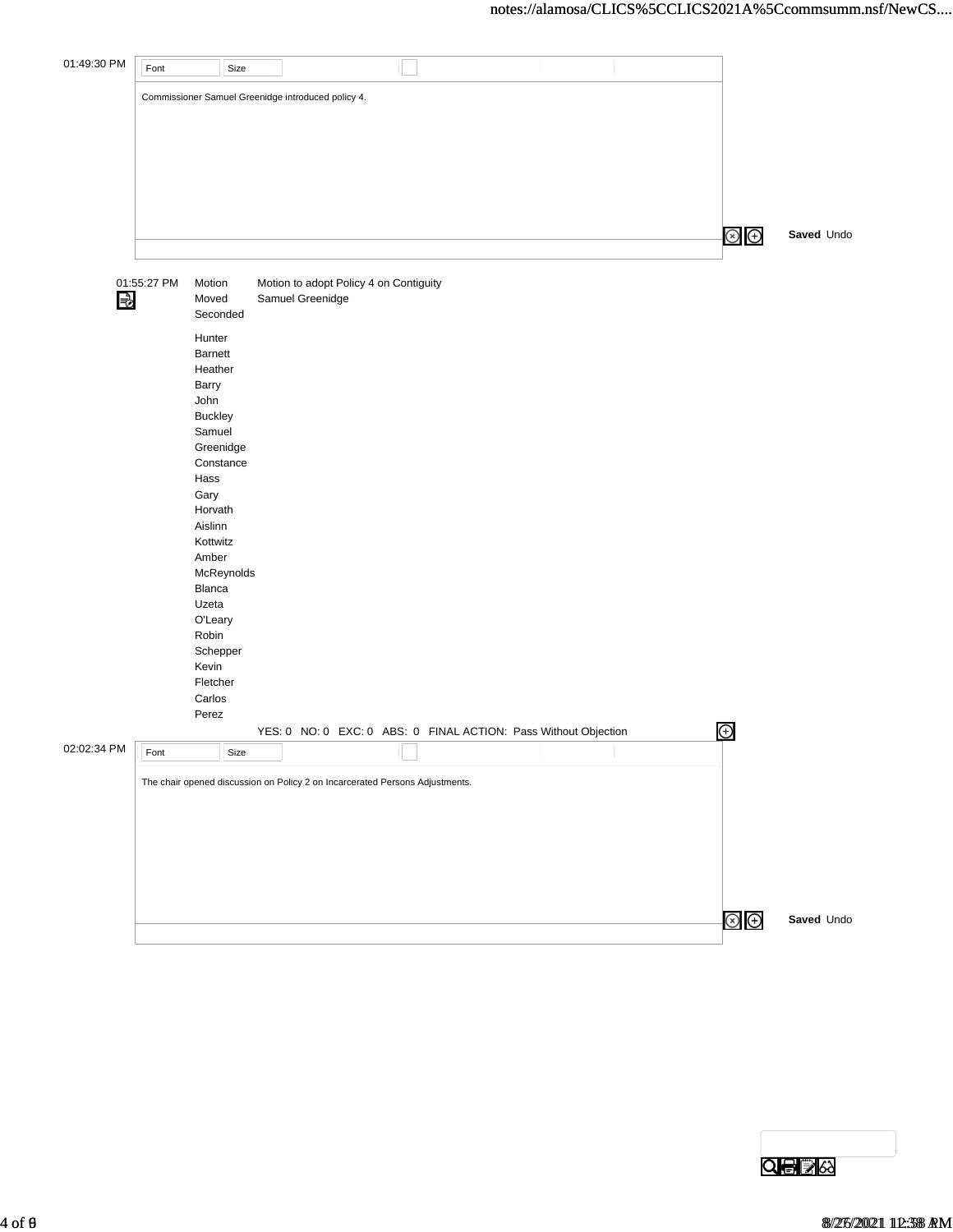$\bigoplus$ 

| 02:20:10 PM<br>₩ | Motion<br>Moved<br>Seconded | Amber McReynolds |  |                                                |  | Motion to move forward with Policy 2 on Incarcerated Persons Adjustments. |  |  |
|------------------|-----------------------------|------------------|--|------------------------------------------------|--|---------------------------------------------------------------------------|--|--|
|                  | Hunter<br><b>Barnett</b>    | Yes              |  |                                                |  |                                                                           |  |  |
|                  | Heather<br>Barry            | Yes              |  |                                                |  |                                                                           |  |  |
|                  | John<br><b>Buckley</b>      | Yes              |  |                                                |  |                                                                           |  |  |
|                  | Samuel<br>Greenidge         | Yes              |  |                                                |  |                                                                           |  |  |
|                  | Constance<br>Hass           | Yes              |  |                                                |  |                                                                           |  |  |
|                  | Gary<br>Horvath             | No               |  |                                                |  |                                                                           |  |  |
|                  | Aislinn<br>Kottwitz         | No               |  |                                                |  |                                                                           |  |  |
|                  | Amber<br>McReynolds         | Yes              |  |                                                |  |                                                                           |  |  |
|                  | Blanca<br>Uzeta<br>O'Leary  | Yes              |  |                                                |  |                                                                           |  |  |
|                  | Robin<br>Schepper           | Yes              |  |                                                |  |                                                                           |  |  |
|                  | Kevin<br>Fletcher           | Yes              |  |                                                |  |                                                                           |  |  |
|                  | Carlos<br>Perez             | Yes              |  |                                                |  |                                                                           |  |  |
|                  |                             |                  |  | YES: 10 NO: 2 EXC: 0 ABS: 0 FINAL ACTION: PASS |  |                                                                           |  |  |

Legislative Commission Policy 5 on de minimus Adjustments to Plans - Committee Discussion **Only**

| 02:23:33 PM | Font | Size |                                                                                         |  |                           |
|-------------|------|------|-----------------------------------------------------------------------------------------|--|---------------------------|
|             |      |      | Jerry Barry, commission staff, introduced the policy. Commissioners discussed Policy 5. |  |                           |
|             |      |      |                                                                                         |  |                           |
|             |      |      |                                                                                         |  |                           |
|             |      |      |                                                                                         |  |                           |
|             |      |      |                                                                                         |  |                           |
|             |      |      |                                                                                         |  |                           |
|             |      |      |                                                                                         |  | Θ<br>Press ALT 0 for help |

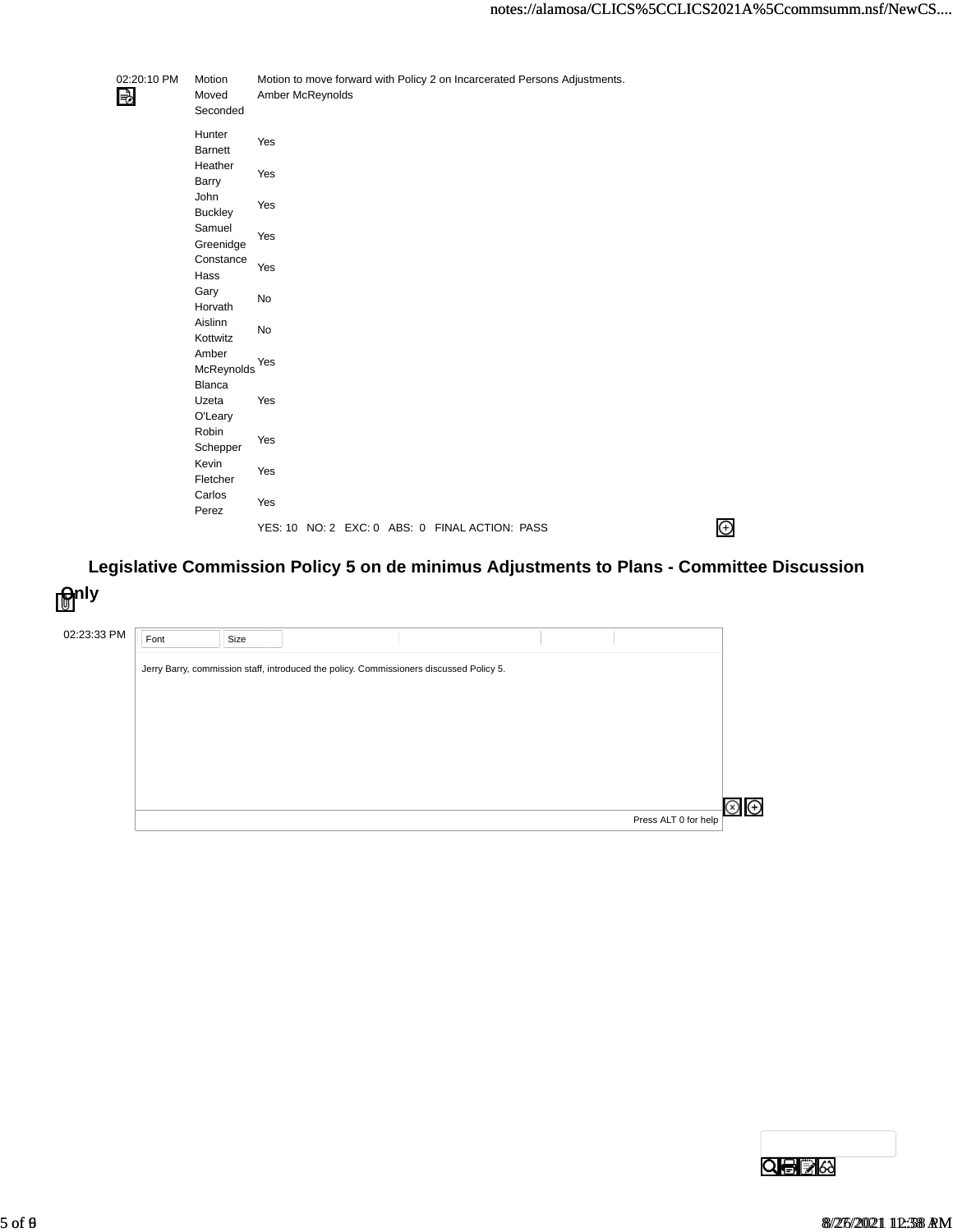|             | 02:29:34 PM<br>В | Motion<br>Moved<br>Seconded                                                                                                                                                                                                                     | Kevin Fletcher |  | Motion to adopt Commission Policy 5 on de minimus Adjustments to Plans. |  |  |                      |                              |
|-------------|------------------|-------------------------------------------------------------------------------------------------------------------------------------------------------------------------------------------------------------------------------------------------|----------------|--|-------------------------------------------------------------------------|--|--|----------------------|------------------------------|
|             |                  | Hunter<br><b>Barnett</b><br>Heather<br>Barry<br>John<br><b>Buckley</b><br>Samuel<br>Greenidge<br>Constance<br>Hass<br>Gary<br>Horvath<br>Aislinn<br>Kottwitz<br>Amber<br>McReynolds<br>Blanca<br>Uzeta<br>O'Leary<br>Robin<br>Schepper<br>Kevin | Excused        |  |                                                                         |  |  |                      |                              |
|             |                  | Fletcher<br>Carlos                                                                                                                                                                                                                              |                |  |                                                                         |  |  |                      |                              |
|             |                  | Perez                                                                                                                                                                                                                                           |                |  |                                                                         |  |  |                      |                              |
|             |                  |                                                                                                                                                                                                                                                 |                |  | YES: 0 NO: 0 EXC: 1 ABS: 0 FINAL ACTION: Pass Without Objection         |  |  |                      | $\bigoplus$                  |
|             | Font             | Size                                                                                                                                                                                                                                            |                |  |                                                                         |  |  |                      |                              |
|             |                  | The commission moved on to the discussion of the modified timeline for presentation and adoption of staff plans.                                                                                                                                |                |  |                                                                         |  |  |                      |                              |
| 02:31:25 PM |                  |                                                                                                                                                                                                                                                 |                |  |                                                                         |  |  | Press ALT 0 for help | ⊕<br>$\left( \times \right)$ |

**Modified Timeline for Presentation and Adoption of Staff Plans - Committee Discussion Only**

 $\mathbf 0$ 

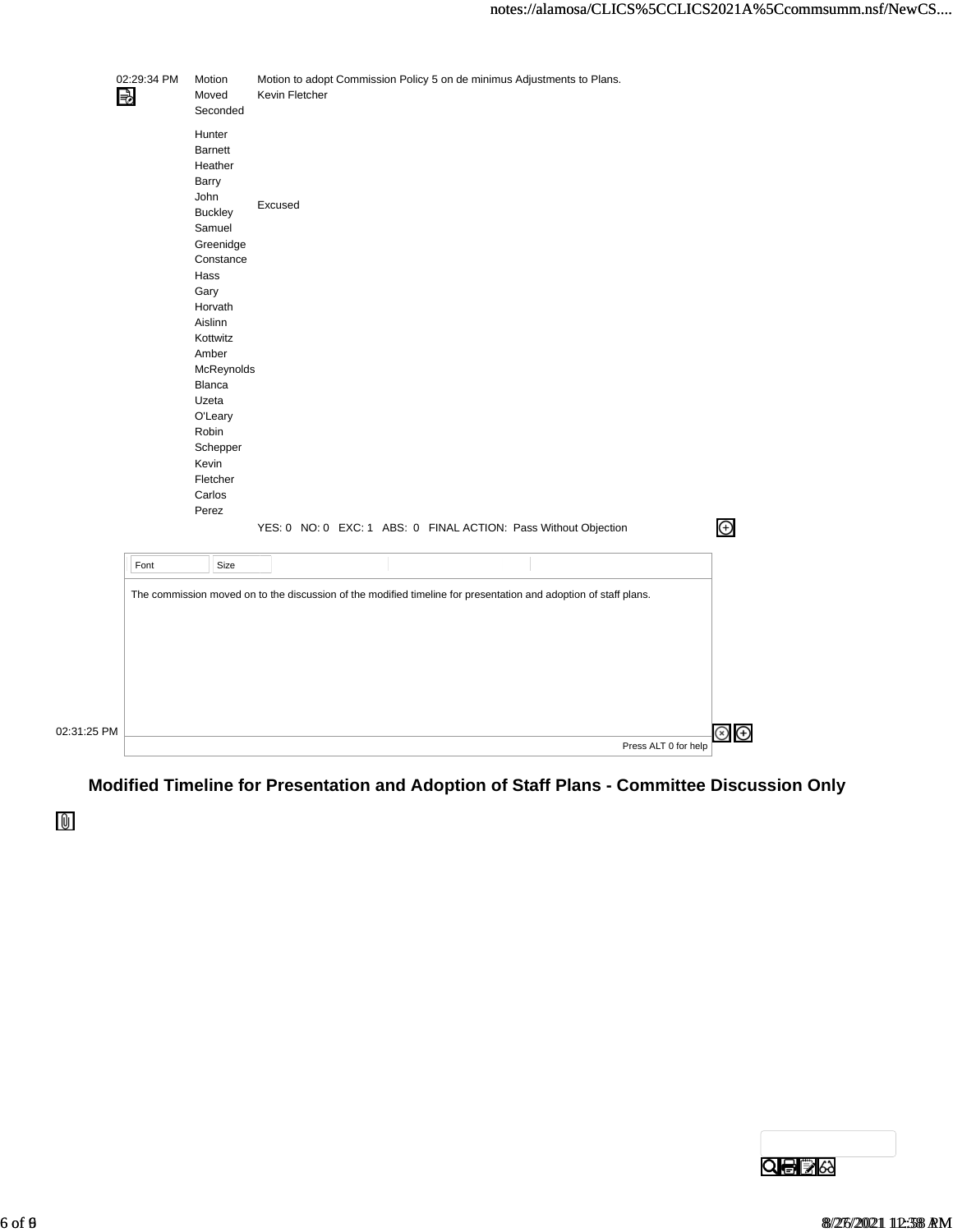$\bigoplus$ 

| 02:53:32 PM<br>₩ | Motion<br>Moved<br>Seconded                                                                                                                                                                                   | Kevin Fletcher |  |  | Motion to adopt the modified timeline for presentation and adoption of staff plans. |  |
|------------------|---------------------------------------------------------------------------------------------------------------------------------------------------------------------------------------------------------------|----------------|--|--|-------------------------------------------------------------------------------------|--|
|                  | Hunter<br><b>Barnett</b><br>Heather<br>Barry<br><b>John</b><br><b>Buckley</b><br>Samuel<br>Greenidge<br>Constance<br>Hass<br>Gary<br>Horvath<br>Aislinn<br>Kottwitz<br>Amber<br>McReynolds<br>Blanca<br>Uzeta | Excused        |  |  |                                                                                     |  |
|                  | O'Leary                                                                                                                                                                                                       |                |  |  |                                                                                     |  |
|                  | Robin<br>Schepper                                                                                                                                                                                             |                |  |  |                                                                                     |  |
|                  | Kevin                                                                                                                                                                                                         |                |  |  |                                                                                     |  |
|                  | Fletcher                                                                                                                                                                                                      |                |  |  |                                                                                     |  |
|                  | Carlos                                                                                                                                                                                                        |                |  |  |                                                                                     |  |
|                  | Perez                                                                                                                                                                                                         |                |  |  |                                                                                     |  |
|                  |                                                                                                                                                                                                               |                |  |  | YES: 0 NO: 0 EXC: 1 ABS: 0 FINAL ACTION: Pass Without Objection                     |  |
|                  |                                                                                                                                                                                                               |                |  |  |                                                                                     |  |

## **Public Hearing Schedule - Committee Discussion Only**

 $\mathbb{\Theta}$ 

| 02:55:44 PM<br>₹ | Motion<br>Moved<br>Seconded                                                                           | Constance Hass |  | Motion to approve the Public Hearing Schedule. |                                                                 |   |
|------------------|-------------------------------------------------------------------------------------------------------|----------------|--|------------------------------------------------|-----------------------------------------------------------------|---|
|                  | Hunter<br>Barnett<br>Heather<br>Barry<br>John<br><b>Buckley</b><br>Samuel<br>Greenidge                | Excused        |  |                                                |                                                                 |   |
|                  | Constance<br>Hass<br>Gary<br>Horvath<br>Aislinn<br>Kottwitz<br>Amber                                  |                |  |                                                |                                                                 |   |
|                  | McReynolds<br>Blanca<br>Uzeta<br>O'Leary<br>Robin<br>Schepper<br>Kevin<br>Fletcher<br>Carlos<br>Perez |                |  |                                                |                                                                 |   |
|                  |                                                                                                       |                |  |                                                | YES: 0 NO: 0 EXC: 1 ABS: 0 FINAL ACTION: Pass Without Objection | Θ |

**Retaining Professional Ensemble Analysis Services. - Committee Discussion Only**

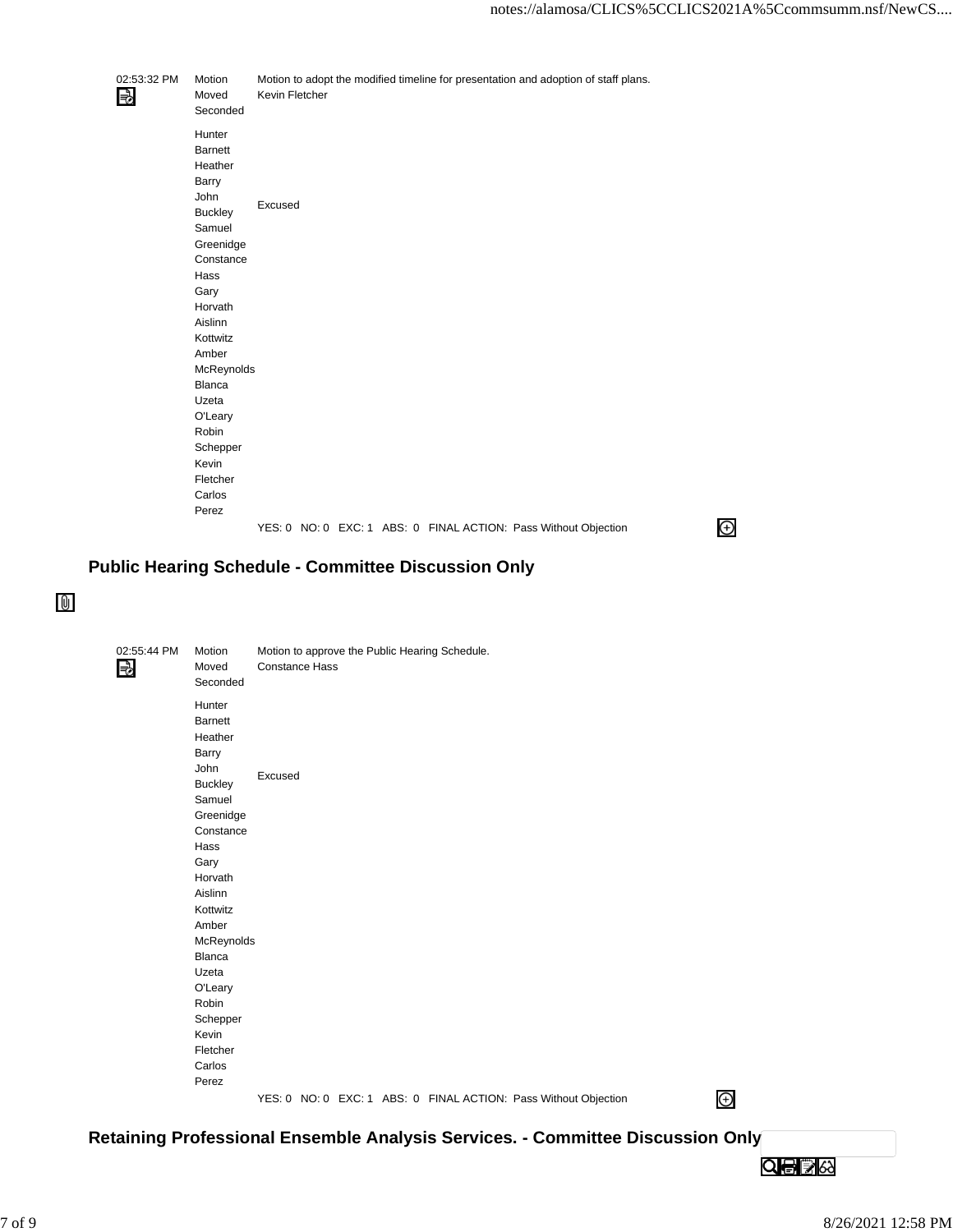| ⋓           |      |                                                                                                                                                                                                                                                             |                             |                                                                                               |  |                                        |
|-------------|------|-------------------------------------------------------------------------------------------------------------------------------------------------------------------------------------------------------------------------------------------------------------|-----------------------------|-----------------------------------------------------------------------------------------------|--|----------------------------------------|
| 03:13:45 PM | Font | Size                                                                                                                                                                                                                                                        |                             |                                                                                               |  |                                        |
|             |      |                                                                                                                                                                                                                                                             |                             | Commissioners discussed the possibility of retaining professional ensemble analysis services. |  |                                        |
|             |      |                                                                                                                                                                                                                                                             |                             |                                                                                               |  | $\circledcirc$<br>Press ALT 0 for help |
| 03:27:05 PM | Font | Size                                                                                                                                                                                                                                                        |                             |                                                                                               |  |                                        |
|             |      |                                                                                                                                                                                                                                                             |                             |                                                                                               |  |                                        |
|             |      |                                                                                                                                                                                                                                                             |                             |                                                                                               |  | $\circledast$<br>Press ALT 0 for help  |
| ₹           |      | Moved<br>Seconded<br>Hunter<br><b>Barnett</b><br>Heather<br>Barry<br>John<br><b>Buckley</b><br>Samuel<br>Greenidge<br>Constance<br>Hass<br>Gary<br>Horvath<br>Aislinn<br>Kottwitz<br>Amber<br>McReynolds<br>Blanca<br>Uzeta<br>O'Leary<br>Robin<br>Schepper | Samuel Greenidge<br>Excused |                                                                                               |  |                                        |
|             |      | Kevin<br>Fletcher<br>Carlos<br>Perez                                                                                                                                                                                                                        |                             | YES: 0 NO: 0 EXC: 1 ABS: 0 FINAL ACTION: Pass Without Objection                               |  | $\bigoplus$                            |